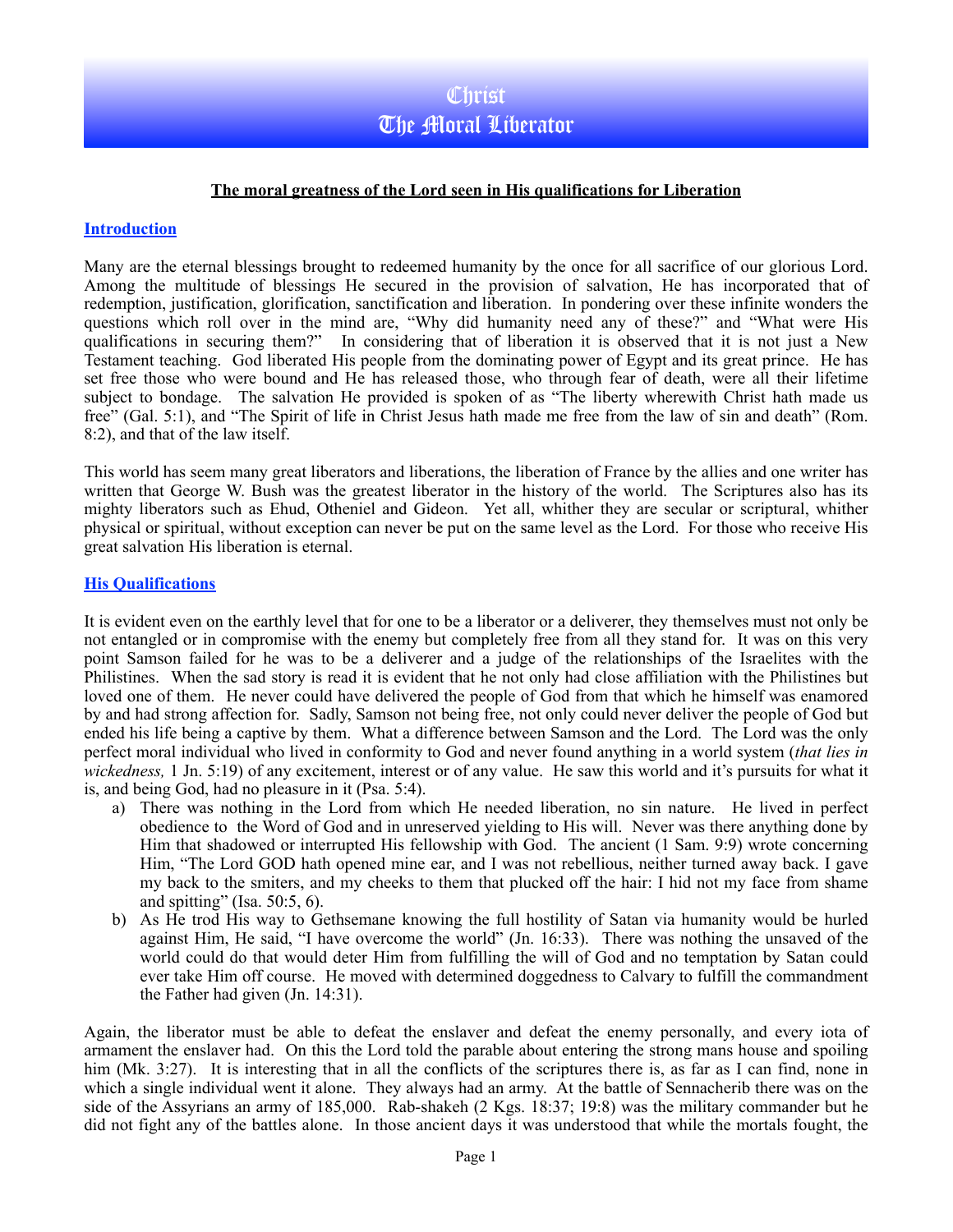# **Christ** The Moral Liberator

glory of their god was at stake. Rab-skakeh reminded the Israelites that he had defeated the kings and the gods of Hamath, Arpad, Sepharvaim, Hena and Ivah" (2 Kgs. 18:34; 19:13). However, no matter how strong the house of Satan was as typified in the parable (Mk. 3:27), no matter how long Satan had held the fear of death over humanity (Heb. 2:14), and irrespective of the unknown hordes Satan had in his government, nothing could withstand the power of the Prince of life. He alone deliberately entered death, Satan's stronghold. None ever had of their own volition entered that stronghold, but as a Mighty Victor, the Lord entered it. The Lord was never a dying man. No medical reason can be put on His decease for He said, "No man taketh it (*my life*) from me, but I lay it down of myself" (Jn. 10:18). For three days and nights the body of the Lord lay in that ancient tomb, a corpse which never decayed in the slightest way for prophetically it had been revealed (Psa. 16:10) and historically it had been manifested (Acts 2:27; 13:35).

The Liberator must ever manifestly triumph. After the conquest there was glory ascending to the victor personally. Contemplatively we read, "And having spoiled principalities and powers, he made a shew of them openly, triumphing over them in it" (Col. 2:15); "Wherefore he saith, When he ascended up on high, he led captivity captive, and gave gifts unto men. (Now that he ascended, what is it but that he also descended first into the lower parts of the earth? He that descended is the same also that ascended up far above all heavens, that he might fill all things)" (Eph. 4:8-10). He broke the power of death and standing in all the glory of resurrecting power He said to John, "I am he that liveth, and was dead; and, behold, I am alive for evermore, Amen; and have the keys of hell and of death" (Rev. 1:18). Never again will He ever know the conflict of death for He lives in the "power of an endless life" (Heb. 7:16).

This Liberator shares His glory with us fallen creatures of Adam's race. Creation longs for the deliverance we now have, "For the earnest expectation of the creature waiteth for the manifestation of the sons of God. For the creature was made subject to vanity, not willingly, but by reason of him who hath subjected the same in hope, Because the creature itself also shall be delivered from the bondage of corruption into the glorious liberty of the children of God" (Rom. 8:19-21). In that coming day we shall be changed, for our Liberator's deliverance will bring about a complete change in us bodily (Phil. 3:21) and morally (1 Jn. 3:2). Gone forever will be the grief through a compromising disposition and the fascinating enthrallments of this evil age. The Son will have made us free in entirety (Jn. 8:36), free from the domination of sin (Rom. 6:8) and the law of sin and death (Rom. 8:2).

Well has John Nelson Darby penned the words:

And is it so—I shall be like Thy Son? Is this the grace which He for me has won? Father of glory (thought beyond all thought!)— In glory, to His own blest likeness brought!

Oh, Jesus, Lord, who loved me like to Thee? Fruit of Thy work, with Thee, too, there to see Thy glory, Lord, while endless ages roll, Myself the prize and travail of Thy soul.

Yet it must be: Thy love had not its rest Were Thy redeemed not with Thee fully blest. That love that gives not as the world, but shares All it possesses with its loved co-heirs.

Nor I alone; Thy loved ones all, complete In glory, round Thee there with joy shall meet, All like Thee, for Thy glory like Thee, Lord, Object supreme of all, by all adored.